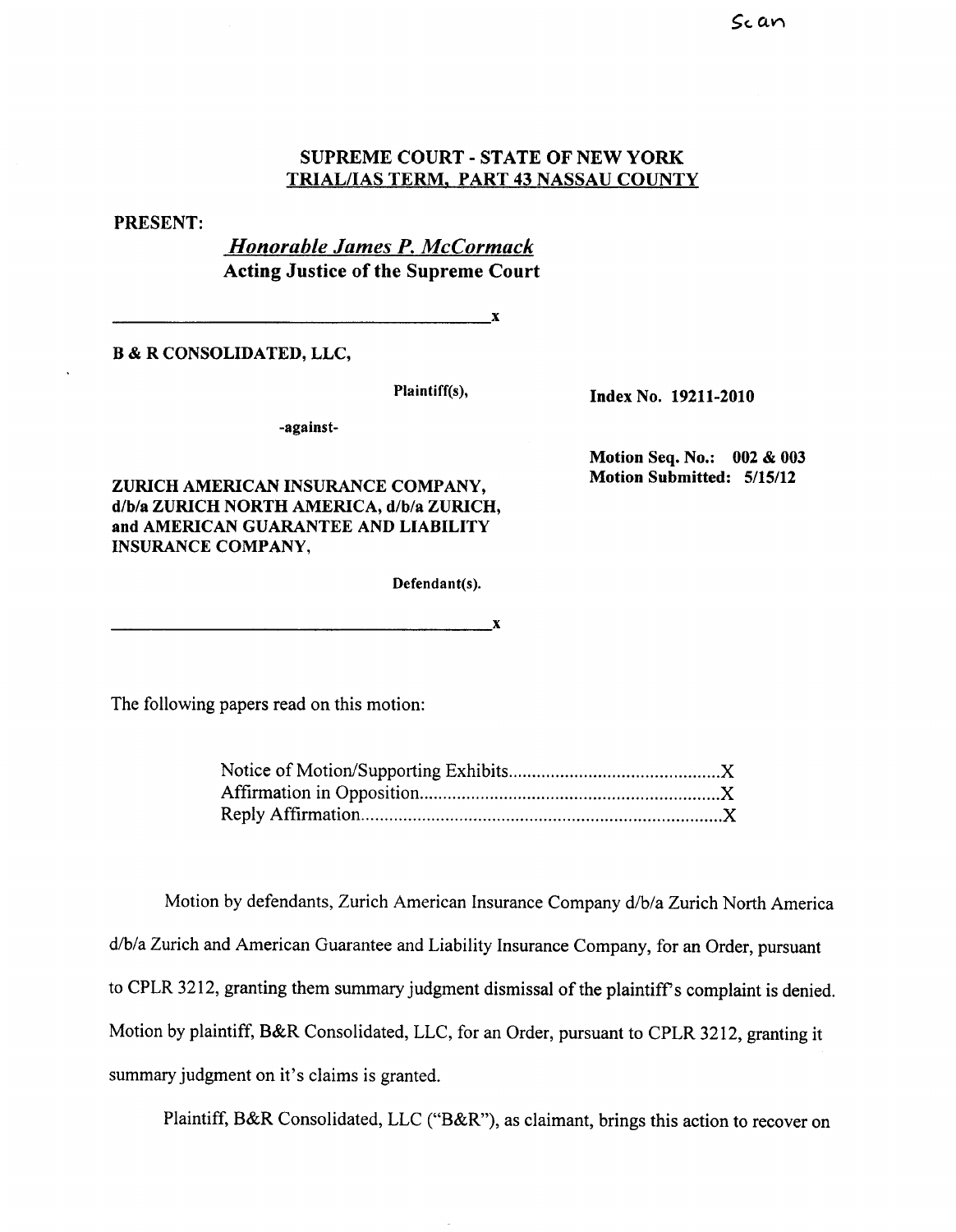a judgment obtained against an insured of defendants, Zurich American Insurance Company d/b/a Zurich North America d/b/a Zurich and American Guarantee and Liability Insurance Company.

As best as can be determined from the papers submitted herein, the defendants, Zurich American Insurance Company d/b/a Zurich North America d/b/a Zurich and American Guarantee and Liabilty Insurance Company, issued a liability insurance policy to Frederic A. Powell. Defendant American Guarantee and Liability Insurance Company paricipated in implementing this policy; however, there is no evidence that the policy was issued "only by" American Guarantee. Indeed, the documentary evidence confirms that Powell's policy was issued by Zurich on Zurich letterhead and that Zurich North American administered Powell's policy on "behalf" of American Guarantee. Accordingly, insofar as defendants' seek summary judgment dismissal of the plaintiffs complaint against defendant Zurich on the grounds that the subject policy was issued by American Guarantee, not by Zurich, said application is denied.

As such, both named defendants, Zurich American Insurance Company d/b/a Zurich North America d/b/a Zurich and American Guarantee and Liability Insurance Company, will be collectively referred to herein as "Insurer.

On or about January 23, 2008, the defendants issued to non-party Frederic A. Powell (the "Insured") a claims-made Lawyers Professional Liability Insurance Policy, no. LPL 5960394-1, for the policy period from February 21, 2008 to February 21, 2009. The Insured is an attorney who represented the plaintiff in a real estate transaction. In the underlying action entitled B&R Consolidated. LLC v. Frederic A. Powell. Esq. And Robin Powell, fied in this Court under Index No. 08-020049 on November 6, 2008, B&R alleged that Powell acted as it's attorney and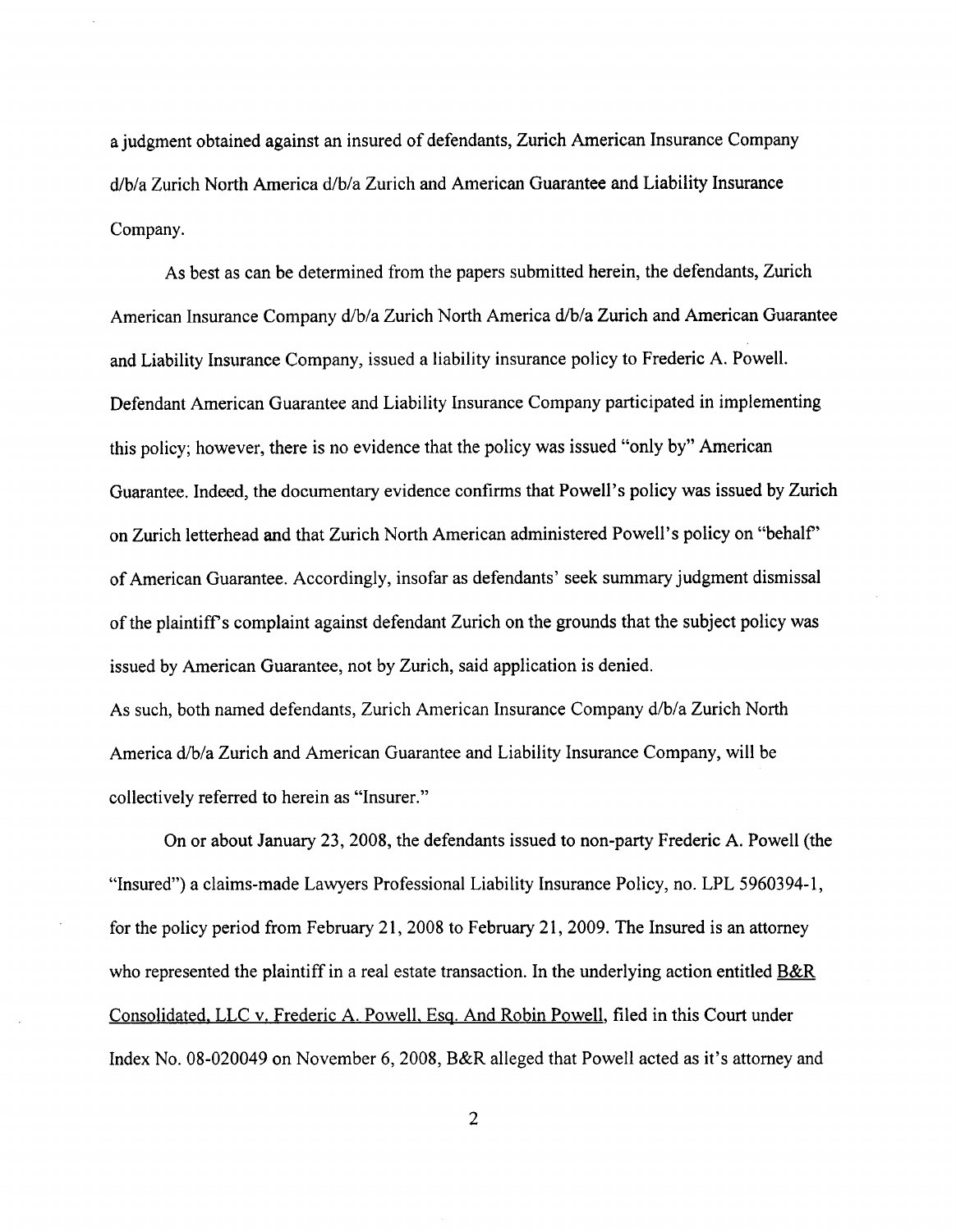escrow agent on a real estate loan closing transaction, then failed to keep it informed of the status of the loan, ultimately causing it to suffer damages. The summons and complaint were served on the Insured on November 12, 2008. Powell in turn first reported the action to the defendants on January 2, 2009, i.e., 51 days later.

By letter dated January 20, 2009, the Insurer reserved its rights on various grounds and assigned counsel to defend the Insured in the underlying action. The next day, on January 21, 2009, the claimant, B&R served an amended complaint in the underlying action which alleged a variety of causes of action including negligence, legal malpractice, breach of fiduciary duty, constructive trust and accounting. The gravamen of the complaint was that the Insured, Powell misappropriated \$450,000.00 belonging to the claimant B&R.

Subsequently, by letter dated June 1, 2009, the Insurer withdrew its defense of the underlying action and disclaimed coverage on the grounds that the Insured gave it late notice of the claim, to wit, the lawsuit brought by the claimant, B&R. The Insurer also continued to reserve its rights to deny coverage for the other reasons set forth in its letter of January 20, 2009.

By Short Form Order dated May 10, 2010, this Court (Palmieri, J.) granted the claimant, B&R's motion for summary judgment on it's claim of breach of fiduciary duty against the Insured. This Court began its decision by stating that, although the complaint sounded in negligence, legal malpractice, constructive trust, accounting and several species of breach of fiduciary duty, "this case is built on a rather simple key allegation: the misappropriation of loan repayments by Powell." The Court granted the claimant B&R summary judgment on a claim of breach of fiduciary duty, but denied summary judgment on the claims for negligence and legal malpractice, holding:

3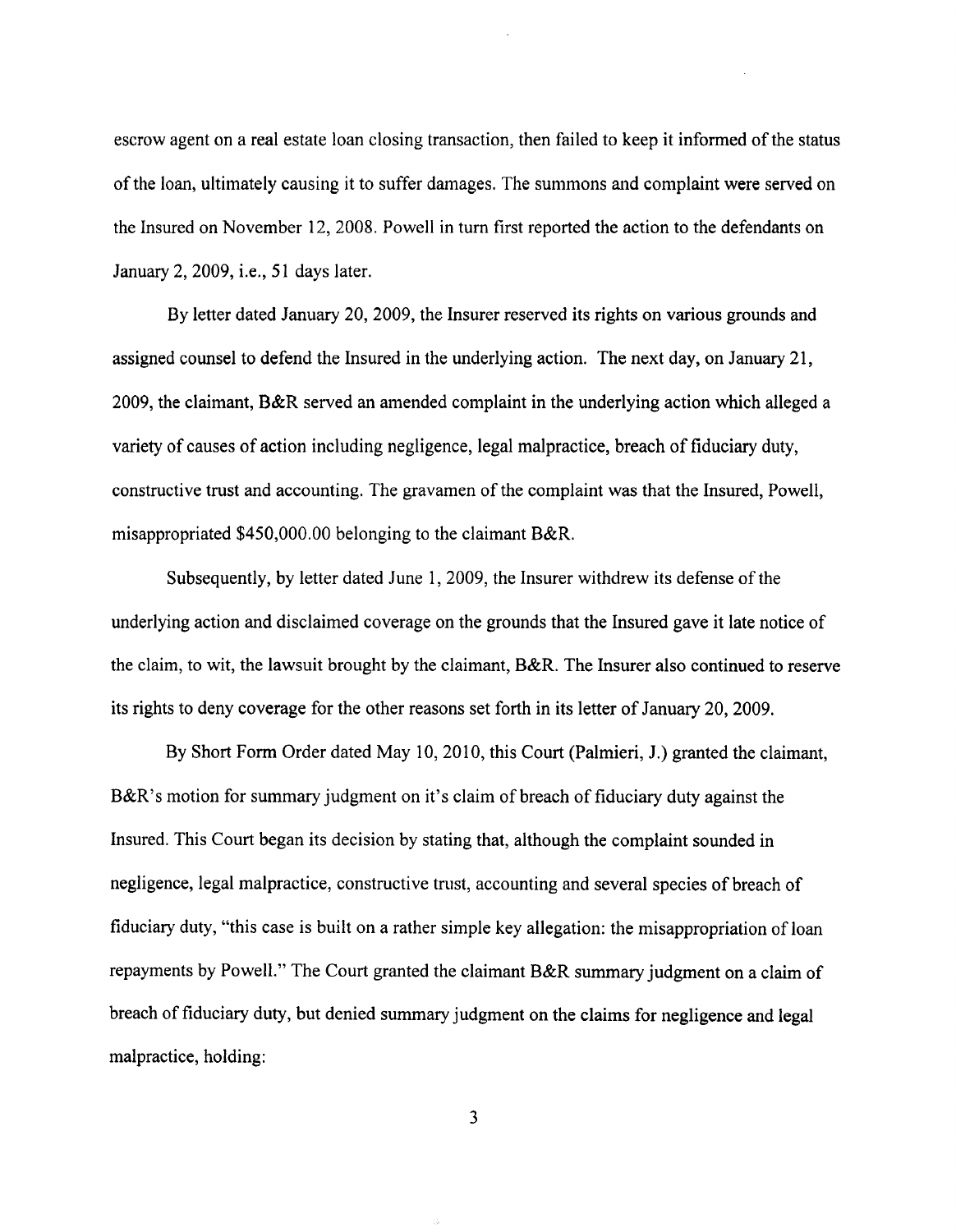However, it is clearly the alleged misappropriation of funds that caused the damages alleged and the Court finds that of all these theories the one that best fits the circumstances is simple breach of fiduciary duty.

In sum, the Court found the Insured liable to the claimant for misappropriation of the claimant's funds.

On June 14 2010, this Court (Lally, 1.) granted judgment in favor of the claimant B&R and against the insured Powell in the sum of \$585 056. 18, with costs, disbursements and interest. Judgment was entered on July 23, 2010 in the amount of  $$592,031.74$ .

The Insurer denied Powell's demand for indemnification. As such, B&R commenced this direct action against the Insurer seeking to recover the amount of the judgment. In its complaint, B&R asserts that it has obtained a judgment against Powell for damages incurred during the term of the policy, that the judgment remains unsatisfied, and that the Insurer is liable to B&R for the amount of the Judgment.

On October 26, 2010, the Insurer, noting that the claimant B&R has no greater rights under the Policy than the Insured, moved to dismiss the complaint in this action, pursuant to CPLR 3211(a)(I) and (7). According to the Insurer, Powell was denied coverage because he failed to give immediate notice of the underlying claim and because judgment in the underlying action was based upon the "misappropriation" of  $B\&R$ 's funds. Thus, the Insurer argued that it did not have any obligation to indemnify Powell for the judgment in the underlying action, B&R having no greater rights under the policy than Powell. In opposition thereto, B&R argued that the gravamen of their amended complaint was not that Powell misappropriated \$450 000.00 but that he failed to exercise due care as an attorney, resulting in the loss of  $B\&R$ 's funds.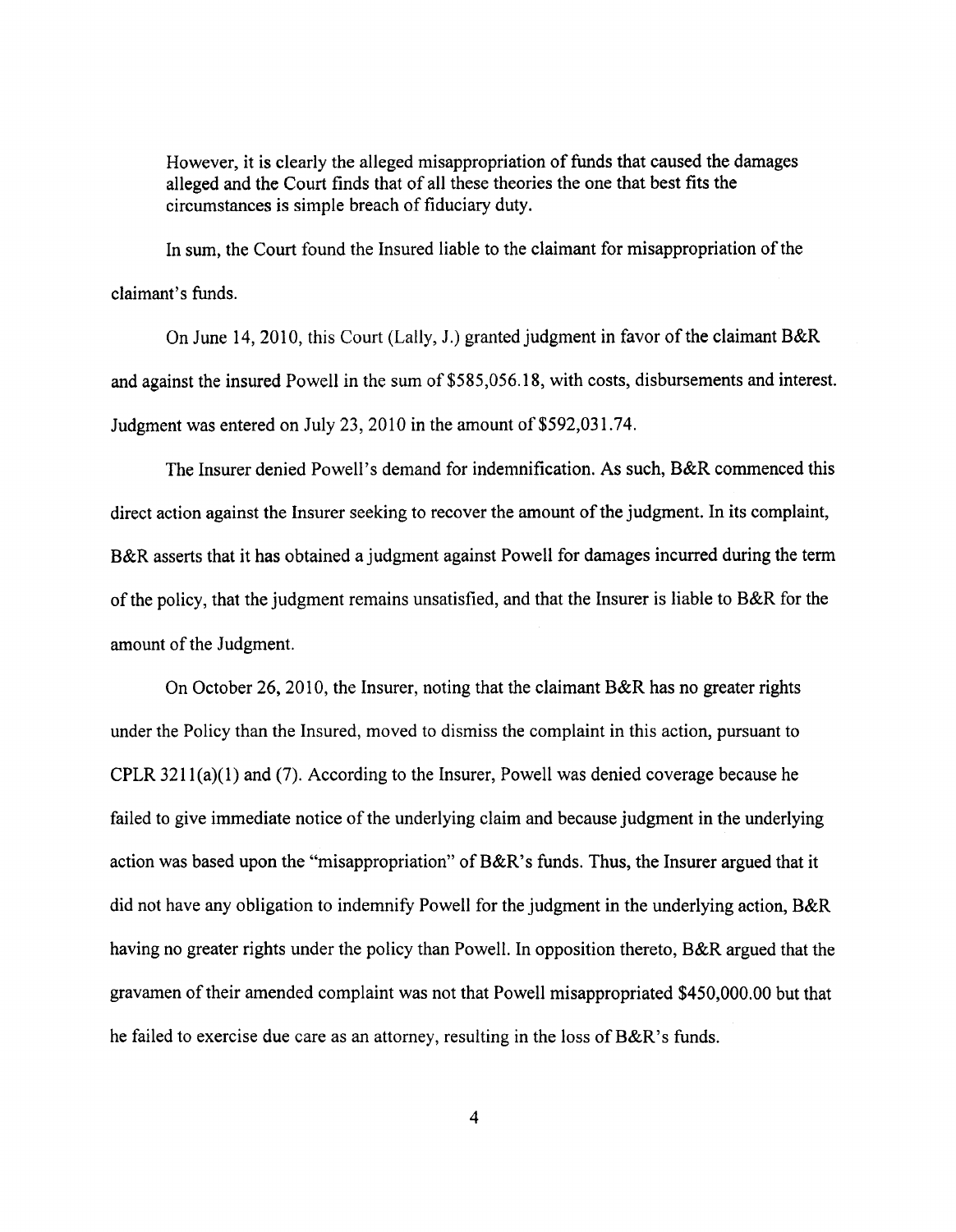This Court (DeStefano, 1.) denied the defendants' motion holding: the Insurer failed to conclusively establish that B&R was not prejudiced by it's late disclaimer and that it canot be said as a matter of law that Powell's conduct fell outside the scope of risk covered by the policy including "intentional, criminal, fraudulent, malicious or dishonest act or omission.

Upon the instant motion, the Insurer now seeks summary judgment dismissal of B&R's complaint based on two of these three policy grounds: late notice and a final adjudication of excluded conduct. Specifically, it advances the following: First, despite finding that the Insured had given the Insurer late notice of the claim, this Court (DeStefano, J.), in determining the prior motion to dismiss, held that the Insurer had failed to conclusively establish that B&R was not prejudiced by its late disclaimer. That is, even if the Insurer s disclaimer was unduly delayed, it cannot be estopped from denying coverage, regardless of whether the Insured suffered prejudice, because it issued a reservation of rights letter to the Insured.

Second, the policy excludes coverage for judgments arising out of "any intentional, criminal, fraudulent, malicious or dishonest act" of the Insured. Here, the judgment in the underlying action was based solely on the Insured's misappropriation of funds belonging to the claimant. Contrary to the prior holding of the Court in denying defendants' motion to dismiss the complaint, the judgment stemming from the decision and order of the Court in the underlying action (Palmieri, J.) was indeed a final adjudication that the insured had misapprorpirated the claimant's funds.

Plaintiff B&R opposes the motion and in turn seeks summary judgment as against the defendants insurance company. Plaintiff asserts four bases for it's entitlement to summary judgment. First, Judge DeStefano adopted the conclusion in Judge Palmieri's Order dated May

5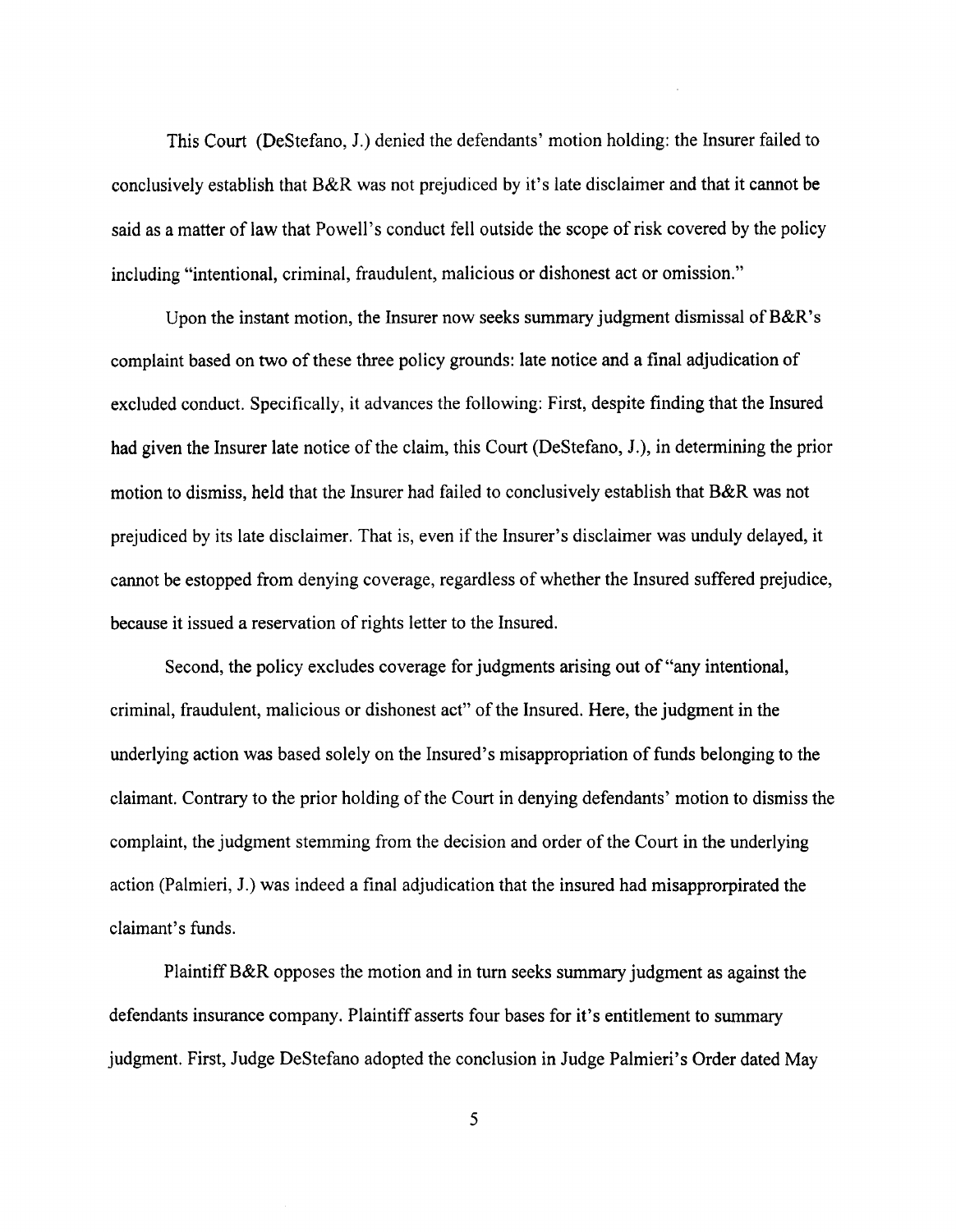, 2010 that the insured, Powell, was providing legal services and found, as a matter of law, that Judge Palmieri' s Decision and Order was not an adjudication of "intentional, criminal, fraudulent, malicious, or dishonest" conduct. These determinations are law of the case and as such B&R cannot be denied indemnification based on defendants' asserted exclusions.

Second, neither the legal services nor fraud and dishonesty exclusions are applicable in this action.

Third, defendants' disclaimer on the basis of late notice is ineffective because the disclaimer was unreasonably late and resulted in prejudice to the insured.

Fourth, pursuant to Insurance Law 3420(a), an injured pary has an independent right to notify the insurer of its claim. B&R exercised reasonable dilgence in ensuring that the defendants were notified of the claim as soon as possible.

In addressing the merits of the instant motions for summary judgment, this Court begins with noting that the central issue herein is whether Judge DeStefano's prior Decision and Order constitutes law of the case and as such the issues already litigated in this action should be given preclusive effect.

Generally, as a threshold matter, the law of the case doctrine does not apply when a motion to dismiss is followed by a summary judgment motion (191 Chrystie LLC v. Ledoux, 82 AD3d 681 [1<sup>st</sup> Dept. 2011]; Riddick v. City of New York, 4 AD3d 242, 245 [1<sup>st</sup> Dept. 2004]). Thus, since defendants' first motion was to dismiss under CPLR 3211 , and this Court (DeStefano, J.) declined to convert that pre-answer motion to a summary judgment motion, the law of the case doctrine would ordinarily be inapplicable to the motions at hand made pursuant to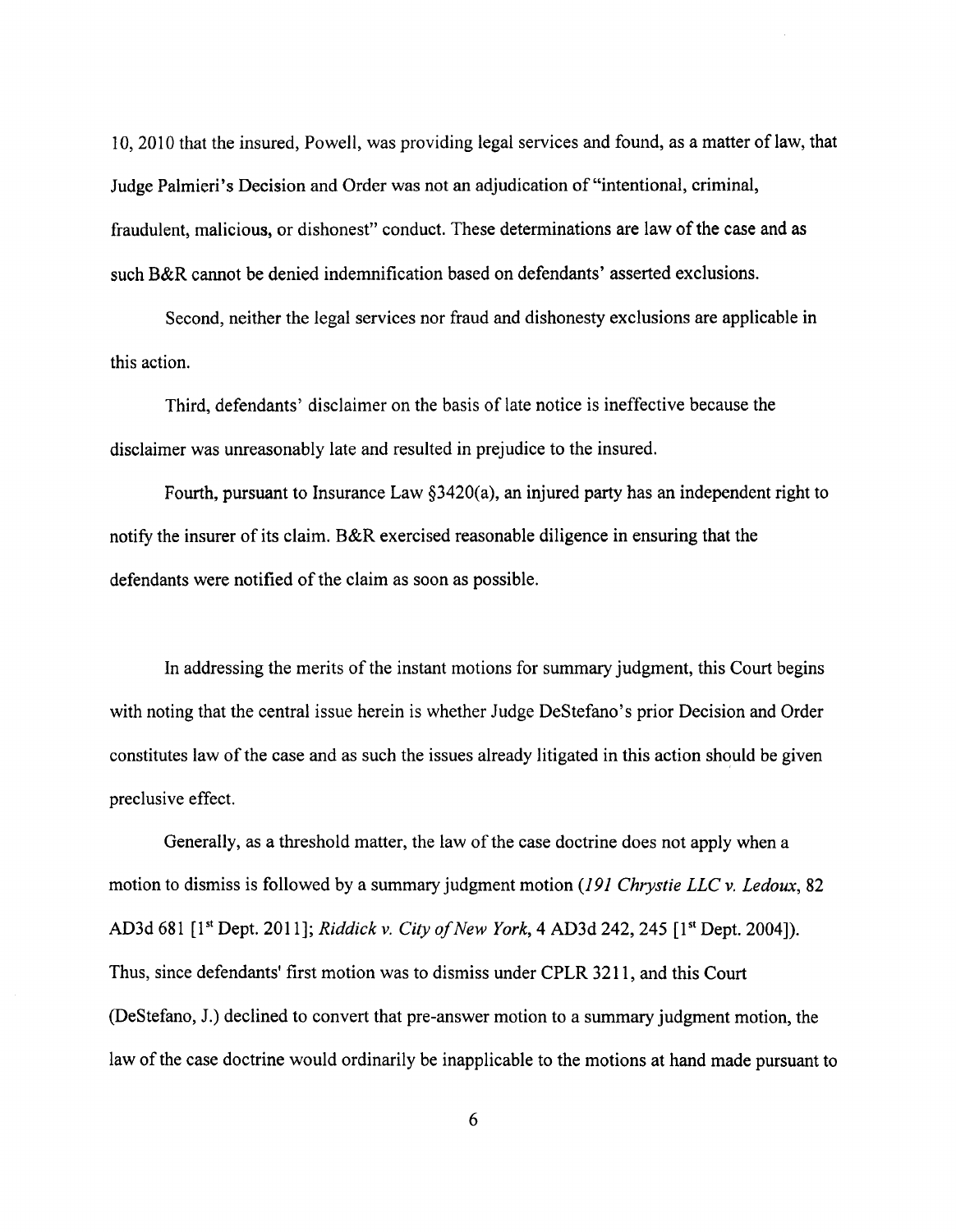CPLR 3212. However that is not the case here.

Pursuant to the doctrine of law of the case, once a point is decided within a case, that point is binding upon all parties and upon all courts of coordinate jurisdiction (Gee Tai Chong Realty v. GA Ins. Co., 283 AD2d 295, 296 [1st Dept. 2001], citing Siegel, NY Prac. § 488 (2012)). Thus the doctrine known as the "law of the case" is in essence a doctrine of intra-action res judicata (Siegel, NY Prac.  $\S276$  [2012]). While a judgment resulting from the grant of a CPLR 3211 motion is not res judicata of the entire merits of the case, it is "res judicata" of whatever it determined. The general rule is that the earlier determination must be on the "merits," and the paries must be afforded a full and fair opportunity to litigate the propriety of a determination, in order to invoke the preclusion doctrines (Id. at §446; see e.g., Rudd v. Cornell, 171 NY 114 (1902)).

In this case, Judge DeStefano, based on documentary evidence including the underlying insurance policy and Judge Palmieri's Decision and Order fully and clearly analyzed that Powell's actions constituted the provision of legal services; and, that the fraud and dishonest exclusions of the insurance policy are inapplicable to the facts at hand – that is, Judge DeStefano has already determined that there was no final adjudication of excluded conduct. Specifically, Judge DeStefano rejected defendants' claim that Judge Palmieri's decision was a final adjudication of fraud or dishonesty. Indeed, he wrote, as follows:

In the absence of a "final adjudication" that Powell's acts were "intentional, criminal fraudulent, malicious or dishonest," therefore, the branch of the Insurer's motion to dismiss on this ground must be denied.

Judge DeStefano's determinations were based upon the documentary evidence (and lack of suffciency of the pleadings). Based upon the decision of Judge Palmieri and the underlying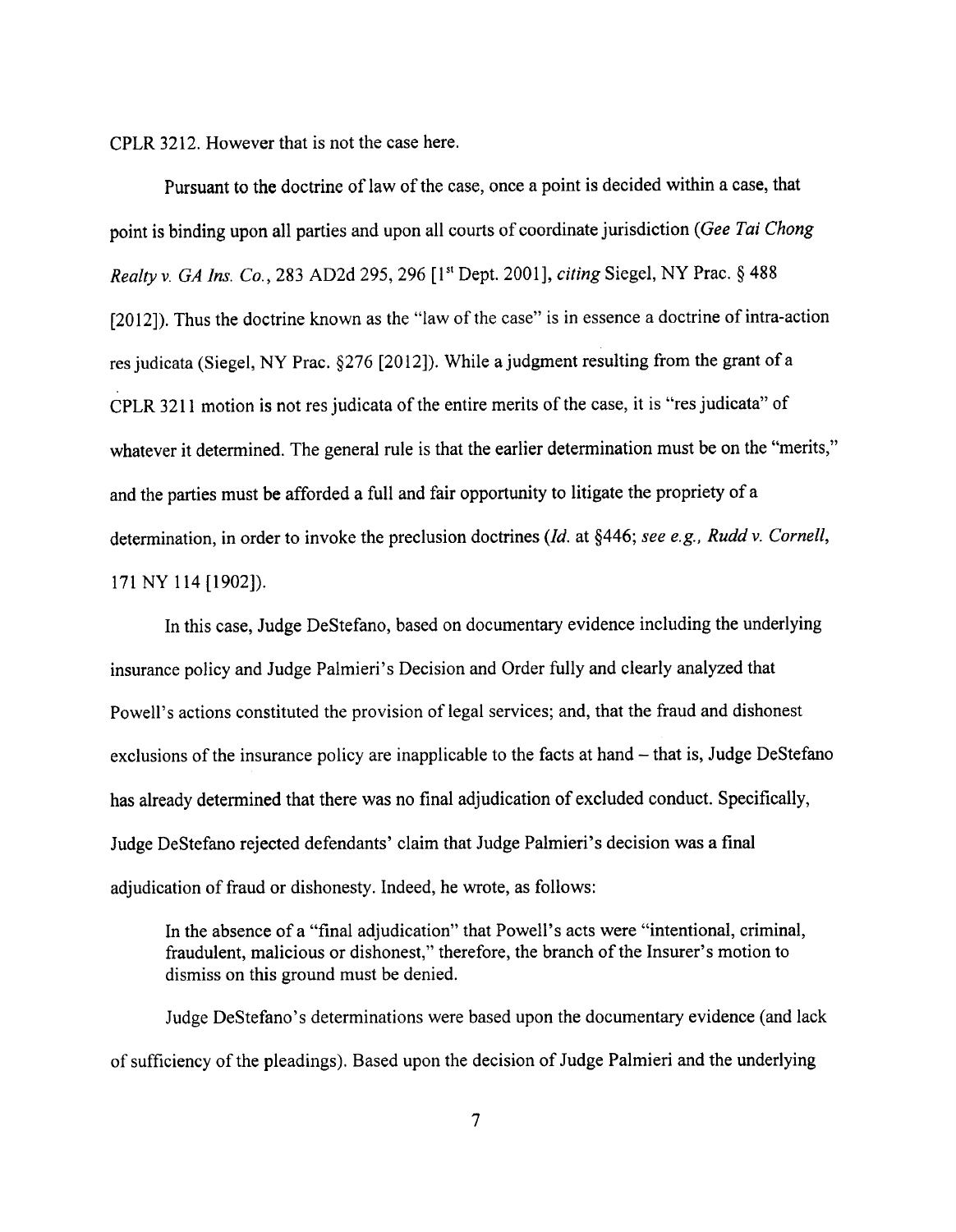policy, Judge DeStefano found, as a matter of law, that this documentary evidence was not an adjudication of fraud or dishonesty. Indeed a finding that Judge Palmieri' s Order was a final adjudication of fraud or dishonesty would have resulted in plaintiff s case being dismissed (Goshen v. Mutual Life Ins. Co. of New York, 98 NY2d 314, 326 [2002]).

Accordingly, a contrary ruling on the same documentary evidence herein would clearly run afoul of the doctrine of law of the case. The defenses have already been rejected by this Court and will not be explored again on this motion. There is no basis on which to re-evaluate the decision of Judge DeStefano.

Furthermore, even if this Court were to re-examine the merits of the Insurer's claim that B&R's late notice of the claim to it and the Insured's conduct is excluded from the policy precludes the claimant's suit herein , this Court would nonetheless deny the defendants' motion for summary judgment.

Defendants correctly points out that the claimant has no greater rights under the policy than the insured and if it, the Insurer, has no indemnity obligation to the Insured, Powell, then it cannot be found to have any obligation to the plaintiff claimant herein B&R (Lang  $\nu$ . Hanover Insurance Co. 3 NY3d 350 (2004)). That being said, however, pursuant to Insurance Law  $83420(a)$ , an injured party has an *independent* right to notify the insurer. Specifically, Insurance Law  $§3420(a)(4)$ , states in pertinent part as follows:

9 3420. Liability insurance; standard provisions; right of injured person

(a) No policy or contract insuring against liabilty for injury to person, except as provided in subsection (g) of this section, or against liabilty for injury to, or destruction of, property shall be issued or delivered in this state, unless it contains in substance the following provisions or provisions that are equally or more favorable to the insured and to judgment creditors so far as such provisions relate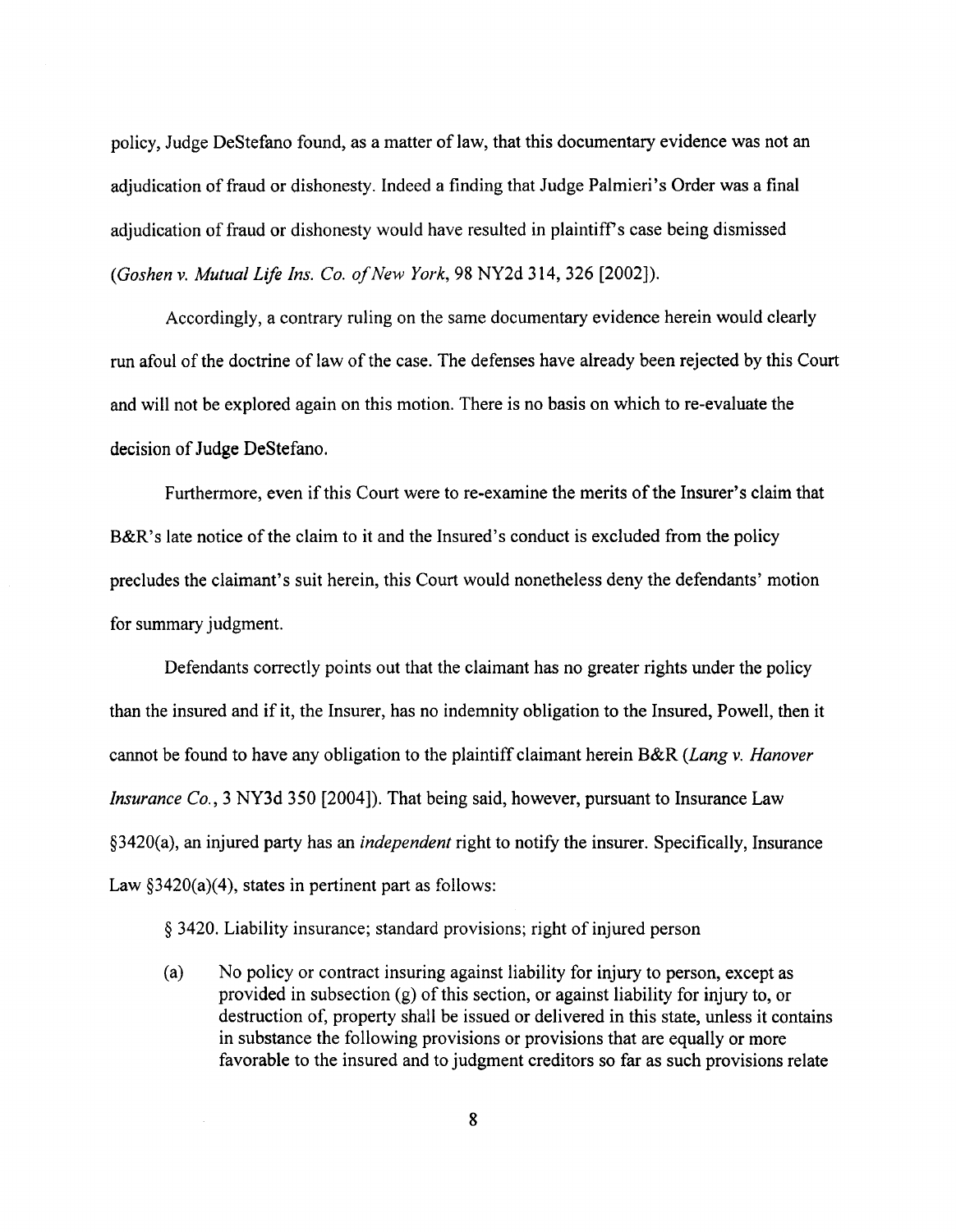to judgment creditors:  $* * *$ 

(4) A provision that failure to give any notice required to be given by such policy within the time prescribed therein shall not invalidate any claim made by the insured, an injured person or any other claimant if it shall be shown not to have been reasonably possible to give such notice within the prescribed time and that notice was given as soon as was reasonably possible thereafter.

This provision does not require an injured party to give direct notice to the insurer. Instead, all that is required is that it was "not reasonably possible to give (the required) notice within the prescribed time" and that "notice was given as soon as was reasonably possible thereafter." The record herein, including sworn affdavits, supports the finding that Powell initially withheld the identity of his insurer from B&R. In addition, by the time or shortly after Powell's insurance carrier information was disclosed to B&R, notice was given (1) directly to the insurer by Powell or (2) indirectly through defendants' hired counsel. Further, when Powell provided notice to the defendants, it clearly indicated that B&R was the claimant and the injured party. Thus, direct notice by B&R was rendered moot by the fact that the defendants-insurer's received notice already. The notice given to defendants-insurer satisfied the requirement that notice be given "as soon as reasonably possible.

In arguing this point, defendants contend that the injured party, the claimant  $B\&R$ , never gave notice to them of it's claim against the insured. They submit that  $B\&R$  must be charged vicariously with the insured' s delay and that they are not entitled to the benefit of having given direct notice of the claim to the Insurer simply because they never did so. This argument is unavailng given that the defendants do not dispute on this record that they were given notice and further that they were given notice within a reasonable time period after  $B\&R$  discovered their

9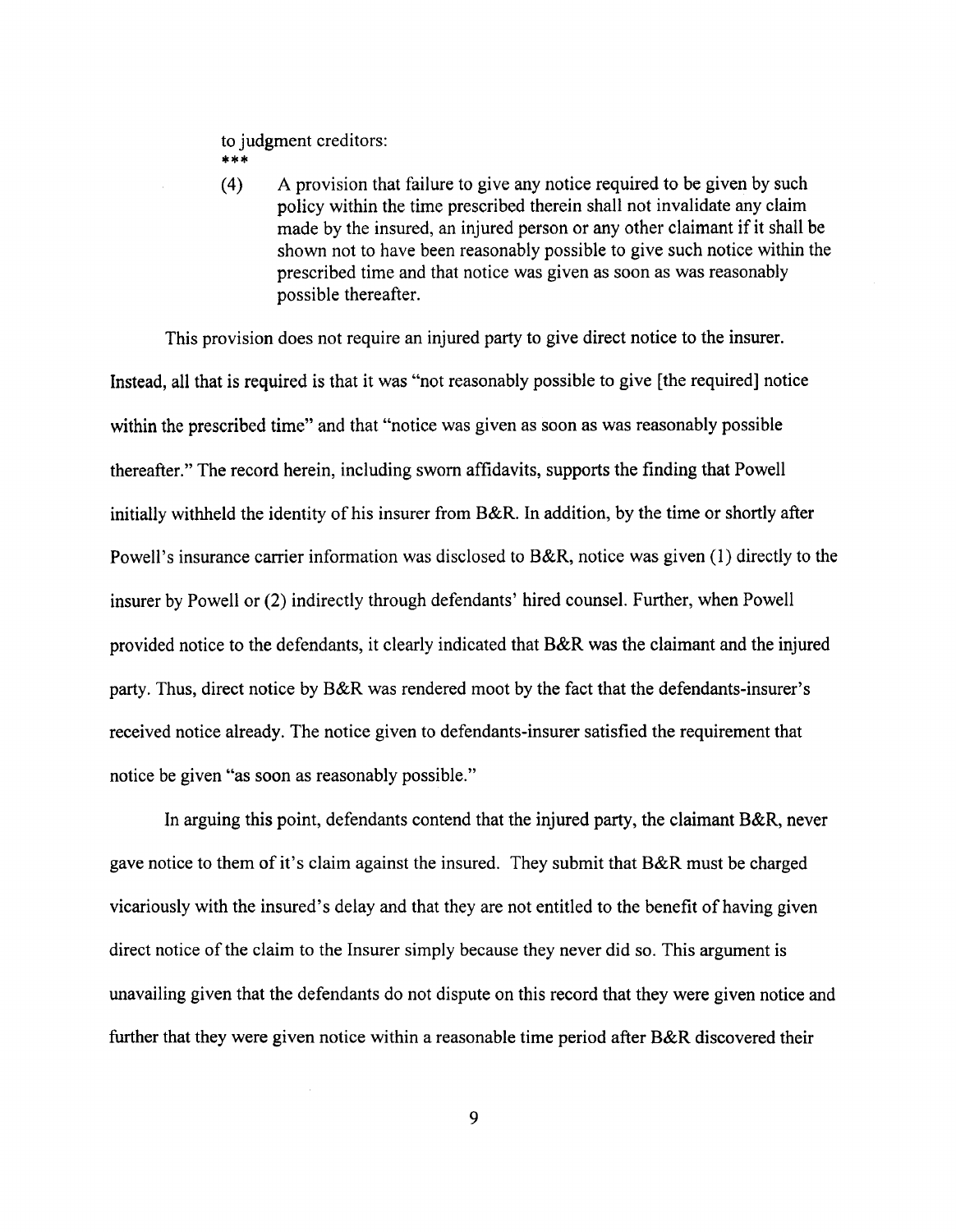information.

The Second Department stated it best in *Rochester v. Quincy Mut. Fire Ins. Co.*, 10 AD3d

417  $[2^{nd}$  Dept. 2004]:

When "the insured is the first to notify the carrier  $\ldots$  any subsequent information provided by the injured party is superfluous for notice purposes and need not be addressed in the notice of disclaimer issued by the insurer" \*\*\*Where, as here, the insurer does not dispute receiving notice from its insured, "the only issue with respect to the injured pary (is) whether the efforts of the injured party to facilitate the providing of proper notice were suffcient in light of the opportunities to do so afforded it under the circumstances." \*\*\*

(Citations Omitted; Emphasis Added)

Therefore, since the defendants insurer received notice, and they raise no issue with the diligence of B&R in ascertaining their identity, plaintiff cannot be vicariously charged with any delay of the insured. Thus, the late notice exclusion does not prevent the plaintiff from recovering in this indemnification action.

Equally unavailng is defendants' claim that the application of the fraud and dishonesty exclusion from the policy precludes the plaintiff from proceeding in this indemnification action. It is clear from the papers submitted herein that to trigger the exclusion, there must be a final adjudication of sufficient fraud or dishonesty by the Insured. Exclusions from coverage are construed narrowly, and "[t]o negate coverage by virtue of an exclusion, an insurer must establish that the exclusion is stated in clear and unmistakable language, is subject to no other reasonable interpretation, and applies in the particular case" (*Continental Cas. Co. v.* Rapid-American Corp. 80 NY2d 640 (1993)). Any ambiguity is to be construed against the Insurer. In this case, Judge Palmieri clearly held that Powell did not commit any fraudulent or dishonest conduct sufficient to trigger the exclusion under the Policy. As such, there is no basis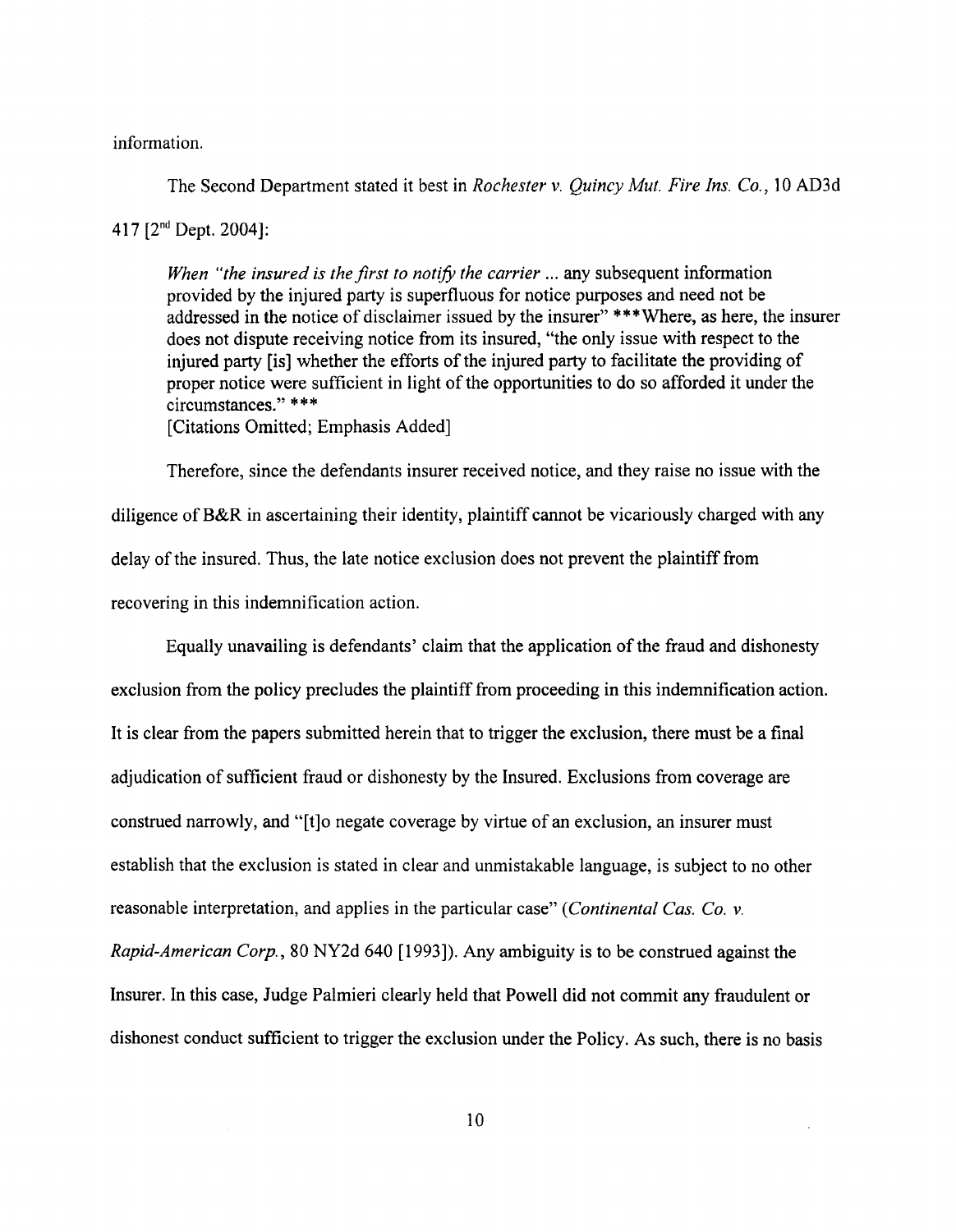on which to deny  $B\&R$ 's claim herein.

Based on the foregoing, this Court herewith denies the defendants' motion, pursuant to CPLR 3212, for an Order granting them summary judgment dismissal of the plaintiff's complaint. The motion by plaintiff, B&R Consolidated, LLC, for an Order, pursuant to CPLR 3212, granting it summary judgment on it's claims is granted.

The parties' remaining contentions have been considered and do not warrant discussion. All applications not specifically addressed are herewith denied.

Accordingly, upon the service and filing of a Note of Issue, together with a copy of this Order, it is the Order of this Court that the issue of damages is referred to the Calender Control Part (CCP) for an inquest.

Subject to the approval of the Justice there presiding, and provided that the herein above directed service and filing of a Note of Issue has been so served and filed with the Calender Clerk at least ten days prior thereto, this matter shall appear on the calendar of CCP for 9:30 a.m. on September 12, 2012.

A copy of this Order shall be served on the calendar clerk and accompany the Note of Issue when fied. The failure to file a Note of Issue or appear as directed may be deemed an abandonment of the claims giving rise to the hearing.